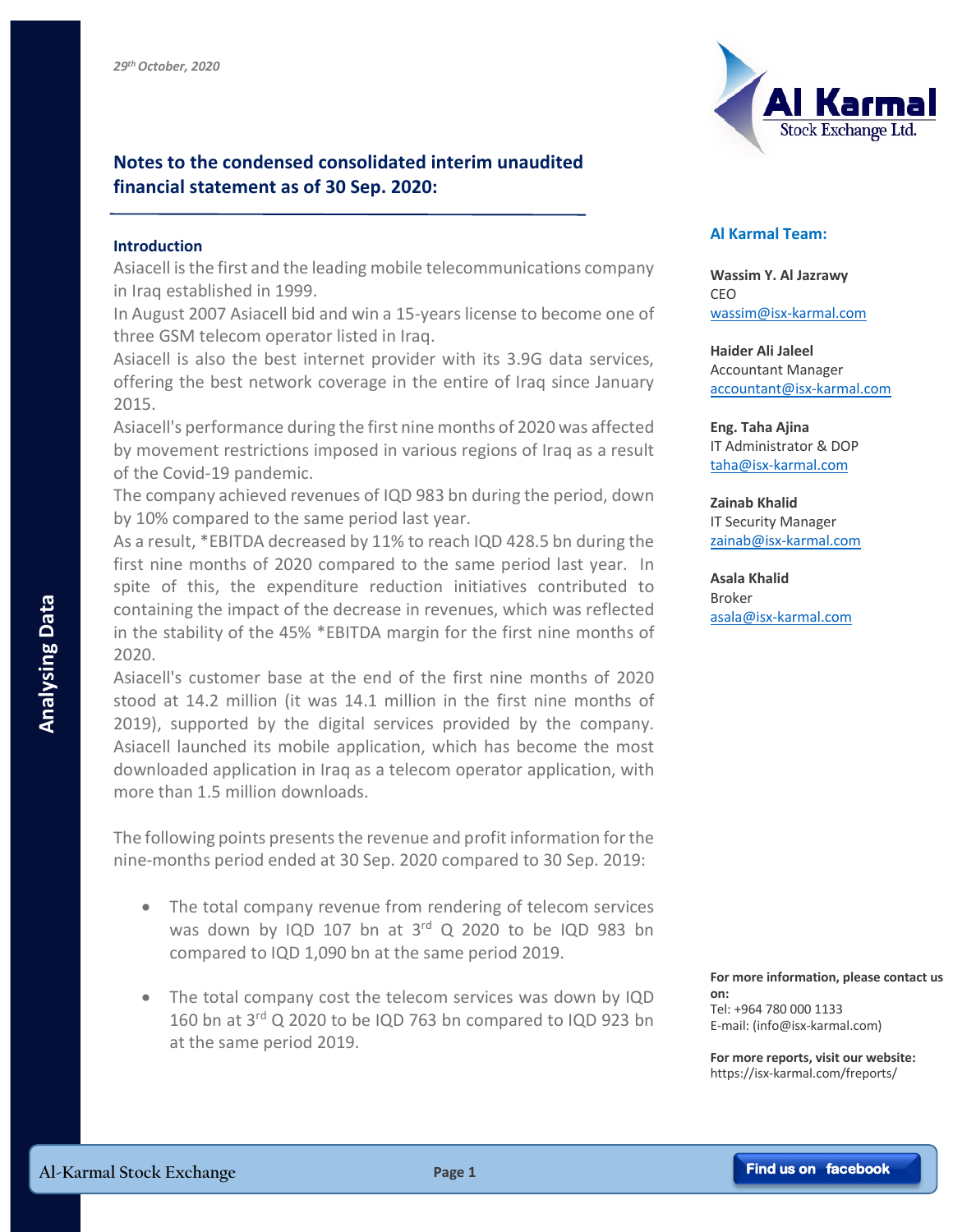

• The Net profit attributable to company's shareholders in 3<sup>rd</sup> Q 2020 grew with a big jump by 24% to reach IQD 220 bn, significantly up from IQD 167 bn in 2019.



- Asiacell's customer base reach almost to 14.2 million customers with a total market share of 40% in Iraq.
- Depreciation and amortization's reduced by 30% in the  $3<sup>rd</sup>$ Q 2020 to be IQD 226 bn compared to IQD 326 bn at 2019.
- The total assets of the company at 30 Sep. 2020 reduces by 6% from IQD 3,162 bn to IQD 2,980 bn at 31 Dec. 2019
- Asiacell serves the needs of its customers through retail and franchise outlets of as many as 21000 points of sales and outlets throughout the country. It also operates 38 branded outlets and is set to unveil a national network of franchised stores. Asiacell has a state-of-the-art customer service facility that serves 24 hours a day, 7 days a week to support customers' requirements with dedicated teams to serve corporate. Historically, known the company has Approve to distribute 100% cash dividends in last GA meeting for the year ended 31 Dec. 2019 with a P/E and return on investment of 14.28%.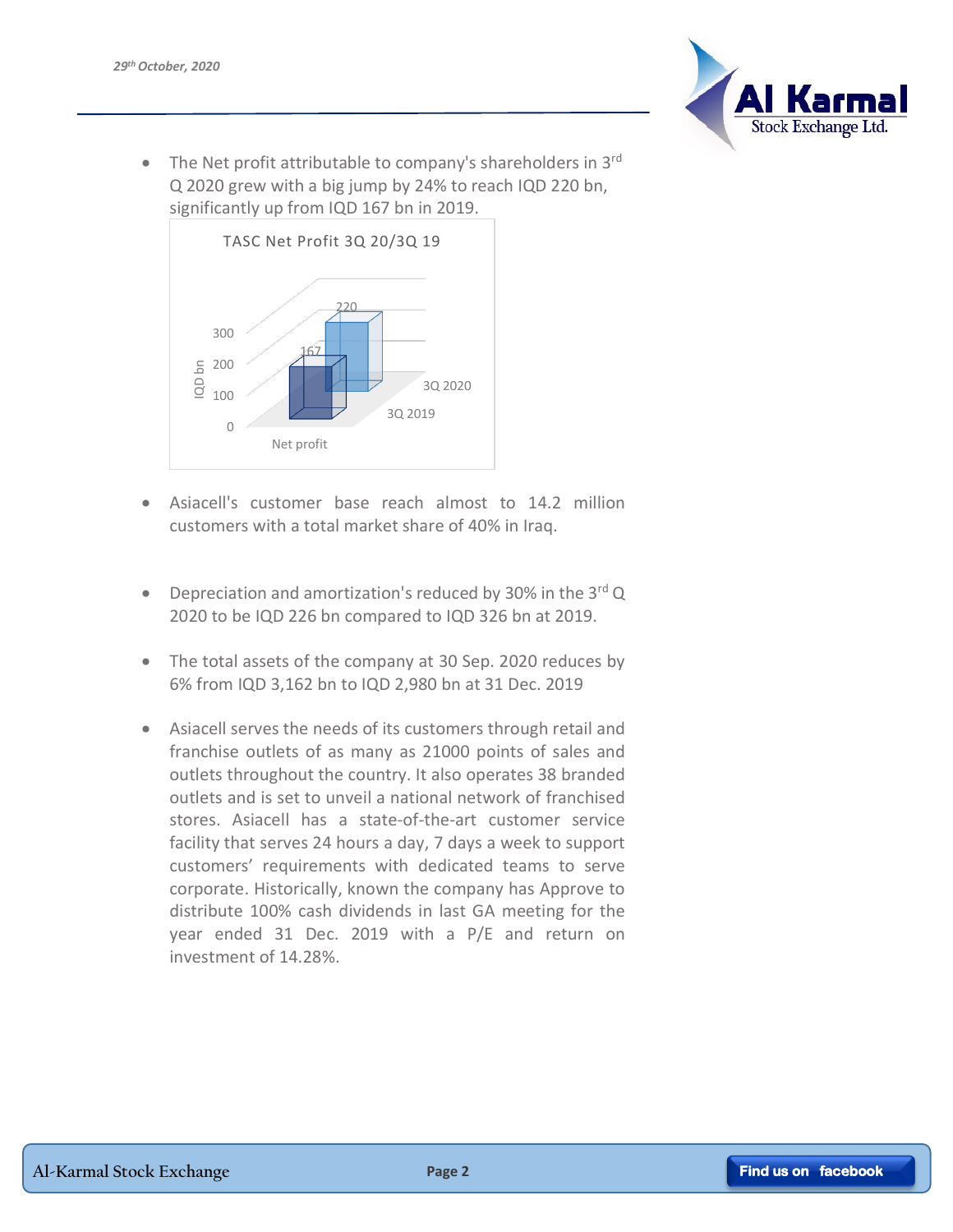

| <b>Financial Highlights</b> | 3Q 2019<br>(2) | 3Q 2020<br>(1) | % change<br>$(1-2)/1$ | % to the<br>capital |
|-----------------------------|----------------|----------------|-----------------------|---------------------|
| (bn)                        |                |                |                       | 1/cap(310)          |
| Revenue                     | 1,090          | 983            | $-10.90\%$            | 317%                |
| Cost of sells               | 923            | 763            | $-21%$                | 246%                |
| Net profit before<br>taxes  | 167            | 220            | 24%                   | 71%                 |
| Depreciation                | 326            | 226            | $-44%$                | 73%                 |
| Total assets                | 3,162          | 2,980          | $-6%$                 | 961%                |



Source: Ooredoo financial statement disclosure review report ended 30/9/2020. Note: We used an exchange rate of 3.64 from QR to \$ and 1200 from \$ to IQD. \*(EBITDA): Earnings before interest, taxes, depreciation, and amortization.